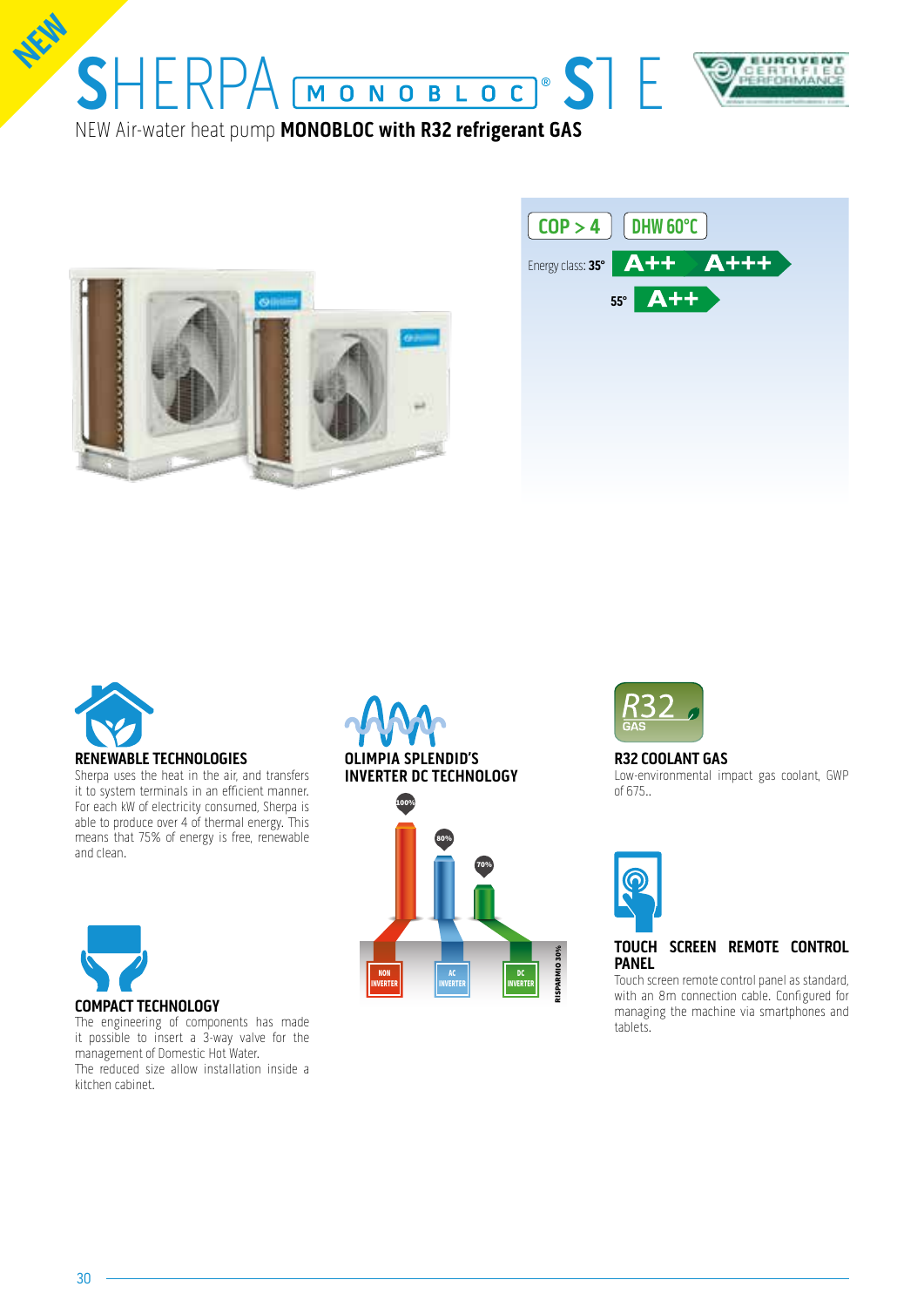



Touch screen remote control panel (standard)

# **FUNCTIONS**

- Management of 3-way valve switch for the production of domestic hot water.
- Management of 2-way on/off valve for the interception of one part of the system.
- Management of auxiliary or supplementary heat source.
- Quick domestic hot water heating function
- Anti-Legionella cycle function, programmable with activation timer.
- Operation in programmable silent mode with timer.
- Holiday mode and antifreeze function.
- Weather Dependent Mode Function (Climatic adjustment)
- Management of the ambient's thermostat, as an alternative to the touch screen panel.

#### **CHARACTERISTICS**

- **DHW production:**: up to 60°C
- **Compressor**: airtight twin rotary DC Inverter with steam injection, complete with thermal protection
- **Expansion valve**: electronic.
- **Cooling circuit** with economiser.
- **Water-side heat exchanger battery**: stainless steel plates, complete with antifreeze resistance.
- **Air-side heat exchanger battery**: finned battery with copper tubes and aluminium-manganese fins with Golden Fin anti-corrosion treatment, in epoxy resin and with hydrophilic treatment.
- **Helical fan** with DC brushless engines equipped with internal thermal protection, safety protection grilles and proportional electronic device for continuous regulation of the rotation speed of the fans.
- **Remote ambient air temperature probe**, for management of the unit on the ambient set-point.
- **Structure**: in galvanised steel sheet, complete with condensate tray and antifreeze resistance base unit.
- **R32 Coolant gas**.
- **Operational limits:** -25°C +48°C.





**SiOS**

31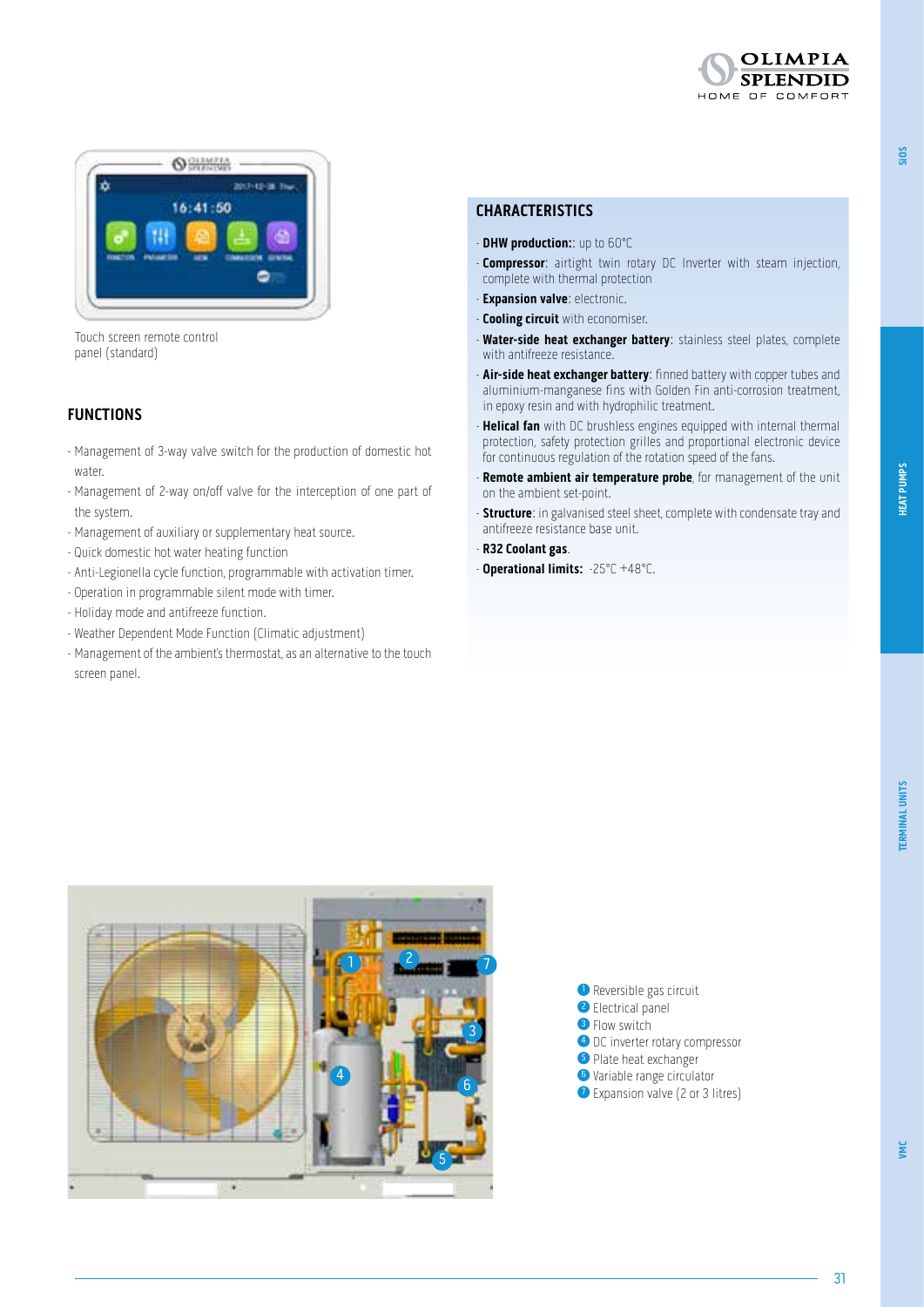# SHERPA MONOBLOC<sup>®</sup> STE

|                                                |              | <b>MONOBLOC</b><br><b>STE6</b> | <b>MONOBLOC</b><br><b>STE8</b> | <b>MONOBLOC</b><br><b>ST E 12</b> | <b>MONOBLOC</b><br><b>ST E 12T</b> | <b>MONOBLOC</b><br>ST E 16 | <b>MONOBLOC</b><br><b>ST E 16T</b> |
|------------------------------------------------|--------------|--------------------------------|--------------------------------|-----------------------------------|------------------------------------|----------------------------|------------------------------------|
| <b>Outdoor Unit</b>                            | Cod.         | 02021                          | 02022                          | 02023                             | 02024                              | 02025                      | 02026                              |
| Refrigerant/water exchanger                    |              | Brazed plates                  | Brazed plates                  | <b>Brazed plates</b>              | <b>Brazed plates</b>               | Brazed plates              | Brazed plates                      |
| Heating capacity (a)                           | kW           | 6,00                           | 7,50                           | 12,00                             | 12,00                              | 15,50                      | 15,50                              |
| COP(a)                                         | W/W          | 5,00                           | 4,60                           | 4,55                              | 4,55                               | 4,31                       | 4,31                               |
| Heating capacity (b)                           | kW           | 6,00                           | 7,50                           | 12,00                             | 12,00                              | 15,50                      | 15,50                              |
| COP(b)                                         | W/W          | 3,85                           | 3,75                           | 3,45                              | 3,45                               | 3,30                       | 3,30                               |
| Cooling capacity (c)                           | kW           | 5,80                           | 6,80                           | 11,00                             | 11,00                              | 14,50                      | 14,50                              |
| EER(c)                                         | W/W          | 4,40                           | 4,39                           | 4,30                              | 4,30                               | 3,80                       | 3,80                               |
| Cooling capacity (d)                           | kW           | 4,00                           | 5,00                           | 9,50                              | 9,50                               | 13,00                      | 13,00                              |
| EER(d)                                         | W/W          | 3,10                           | 3,03                           | 3,05                              | 3,05                               | 2,75                       | 2,75                               |
| Energy efficiency class heating mode 35°/55 °C |              | $A++$<br>$A++$                 | $A++$<br>$A++$                 | $A++$<br>$A++$                    | $A++$<br>$A++$                     | $A++\overline{A++}$        | $ $ A++ $\rangle$ A++ $\rangle$    |
| Sound pressure heating mode (e)                | dB(A)        | 56                             | 56                             | 57                                | 57                                 | 57                         | 57                                 |
| Sound power heating mode (e)                   | dB(A)        | 64                             | 65                             | 69                                | 69                                 | 72                         | 72                                 |
| Sound pressure cooling mode (f)                | dB(A)        | 54                             | 54                             | 55                                | 55                                 | 55                         | 55                                 |
| Sound power cooling mode (f)                   | dB(A)        | 66                             | 67                             | 70                                | 70                                 | 73                         | 73                                 |
| Capacity of expansion vessel                   |              | $\overline{\phantom{0}}$       | $\overline{\phantom{0}}$       | 3                                 | $\mathcal{E}$                      | $\mathcal{E}$              | 3                                  |
| Power supply                                   | V/ph/Hz      | 220-240/1/50                   | 220-240/1/50                   | 220-240/1/50                      | 380-415/3/50                       | 220-240/1/50               | 380-415/3/50                       |
| Maximum current absorption                     | A            | 10                             | 10                             | 19                                | 12                                 | 19                         | 12                                 |
| <b>Hydraulic connections</b>                   | $\mathbf{a}$ |                                | J.                             |                                   |                                    |                            |                                    |
| Refrigerant gas (g)                            |              | <b>R32</b>                     | R32                            | R32                               | R32                                | R32                        | R32                                |
| Refrigerant gas charge                         | Kg           | 0,87                           | 0,87                           | 2,2                               | 2,2                                | 2,2                        | 2.2                                |

(a) Heating mode, inlet/outlet water temperature 30°C / 35°C, outdoor air temperature 7°C b.s. / 6°C b.u.<br>(b) Heating mode, inlet/outlet water temperature 40°C / 45°C, outdoor air temperature 7°C b.s. / 6°C b.u.<br>(c) Heatin



C



**Outdoor unit 6-8**



| <b>OUTDOOR</b>      |    | <b>MONOBLOC</b><br><b>STE6</b> | <b>MONOBLOC</b><br>STER | <b>MONOBLOC</b><br><b>ST E 12</b> | <b>MONOBLOC</b><br><b>ST E 12T</b> | <b>MONOBLOC</b><br>S1 E 16 | <b>MONOBLOC</b><br><b>ST E 16T</b> |  |
|---------------------|----|--------------------------------|-------------------------|-----------------------------------|------------------------------------|----------------------------|------------------------------------|--|
| UNIT                |    | MONO-VENT                      |                         |                                   |                                    |                            |                                    |  |
| A                   | mm | 1150                           | 1150                    | 1200                              | 1200                               | 1200                       | 1200                               |  |
| B                   | mm | 758                            | 758                     | 878                               | 878                                | 878                        | 878                                |  |
| C                   | mm | 345                            | 345                     | 460                               | 460                                | 460                        | 460                                |  |
| <b>Gross weight</b> | Кg | 109                            | 109                     | 166                               | 166                                | 166                        | 166                                |  |
| Net weight          | Кg | 96                             | 96                      | 151                               | 151                                | 151                        | 151                                |  |

## **Code B0622 - 3-WAY VALVE KIT FOR DOMESTIC HOT WATER.**

- Compact size

 $\sim$ 

- Two point control

#### **Cod. B0866 - 20M EXTENSION CORD CONTROL PANEL KIT (ADDITIONAL)**

20 metre extension cord for control panel connection with the external unit (8m as standard)